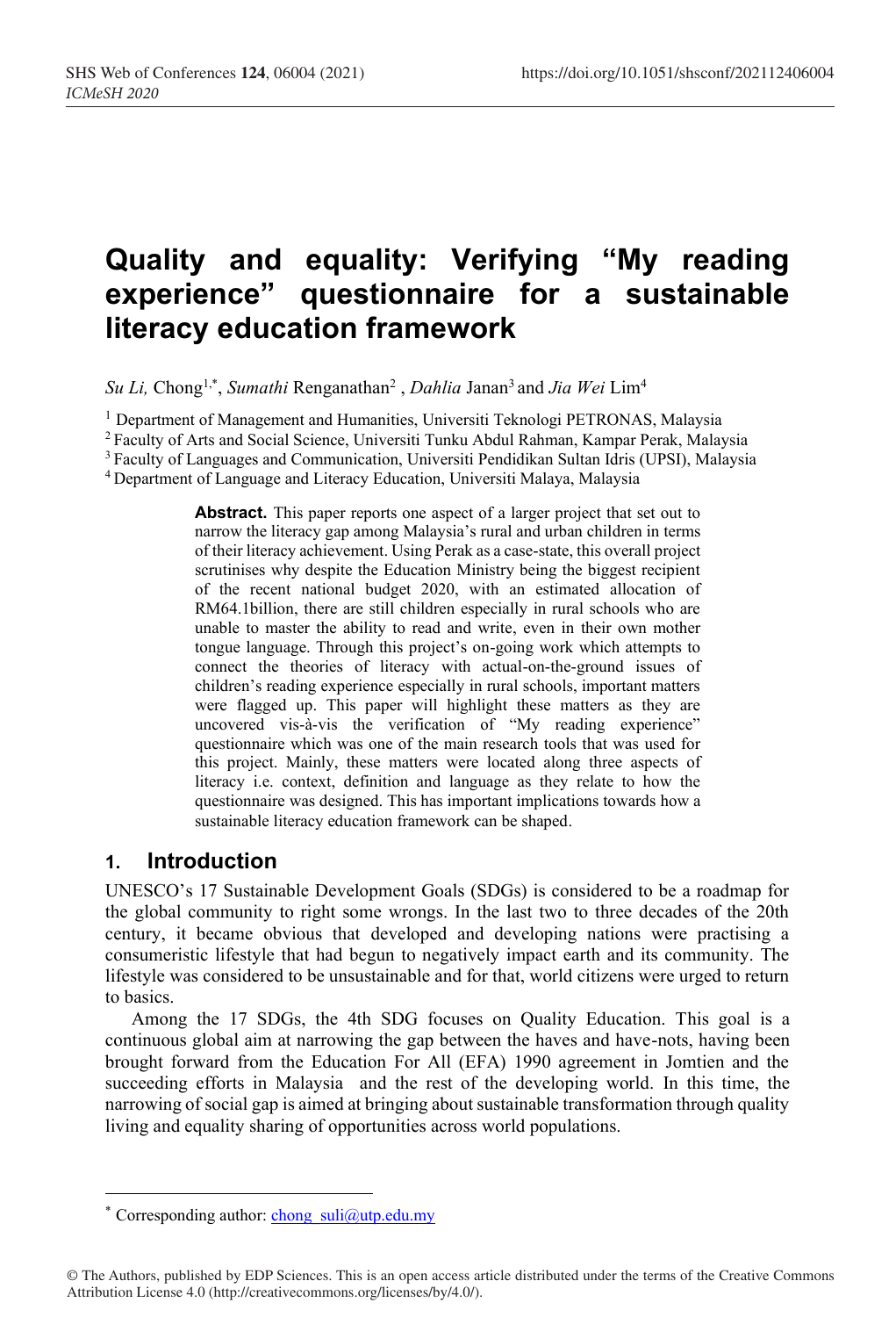In this light however, the rural-urban, socioeconomic and now, digital divide has resulted in the prediction of unequal life chances for children across the world. Although some measure of success was achieved in the final few decades of the 20<sup>th</sup> century with respect to literacy and education gap especially for marginalised girls, the fact that the gap remains is in itself, worrying ((Duncan & Murnane, 2015; Ministry of Education Malaysia, 2012). Therefore, we argue that in any education system of high quality, basic literacy must be considered the pre-requisite to any other cognitive and intellectual developmental process. Yet, this problem of unequal literacy attainment receives far less attention than concerns regarding the digital divide. The heavy emphasis on computer and computer-based infrastructure in schools is gravely misplaced because any effort at addressing its problems will be futile if the problem of marginalised children's basic literacy is not tackled. Therefore, it is critical that the nation's poorest and marginalised groups are empowered through overcoming low levels of literacy and reading practice. We argue that once we can understand the experience from seeing it through the children's perspectives, we may be better positioned to appropriate the vehicles of technology.

## **1.1 Problem statement**

Yet, in the effort to arrive at the real situation in schools across the country, we found that there is a lack of a comprehensively designed survey tool which could gauge the reading experience and preferences of primary school children in the national and vernacular schools. Our search for literature regarding this continually showed up dated information that was no longer relevant (Abidin, Pour-Mohammadi, & Jesmin, 2011; Atan Long, 1984; Pandian, 2000; Small, 1996) or questionnaires that could not accommodate the various languages being used in Malaysian schools, both the vernacular and national. The complexities of the different languages will have important bearings to how the questionnaire will be represented.

## **2. Selected literature review**

## **2.1 Social inequity in reading practice and attainment**

In Malaysia, this social inequity is clearly present. However of late, there is a tendency to address the social inequity as if it were exclusively a problem of digital equipment and broadband connectivity (Hong & Koh, 2002; Mohamed, Judi, Nor, & Yusof, 2012). As such, a major portion of the national budget is dedicated to equipping rural schools with the latest in technology (Ministry of Finance Malaysia, 2016, 2018) and the setting up of infrastructure for classrooms seems to be a yardstick to measure educational progress (Borneo Post Online, 2018). Yet, language educators continue to highlight that literacy in both English and Malay language is still underachieved for the bottom quartile of school students (Ong, Roselan, Anwardeen, & Mohd Mustapa, 2015; Yamaguchi & Deterding, 2016). Thus, current initiatives to narrow the digital divide will fail if fundamental problems associated with literacy and reading are not addressed.

The main implication of this initiative is how children who enter primary schools are assumed to be school-ready, particularly in terms of their emergent literacy abilities. Yet, underprivileged children in Malaysian rural schools continuously lag behind in literacy achievements (Kaur, 2017; Ministry of Education Malaysia, 2008, 2012, 2015). In a research which set out to understand literacy in terms of materiality, Chong and Renganathan (2016) found that approximately half of a class of Primary 2 children in a rural school still struggled with basic literacy even in the language that is native to them. Like many national schools up and down the country, the issue of literacy in this particular school was largely tackled from the academic perspective. For example, LINUS 2.0 was, at that time, counted on as a means to address the problem of low levels of literacy. In these situations, remedial help is supposed to be given to those who struggle with decoding. Chong and Renganathan (2016) also noted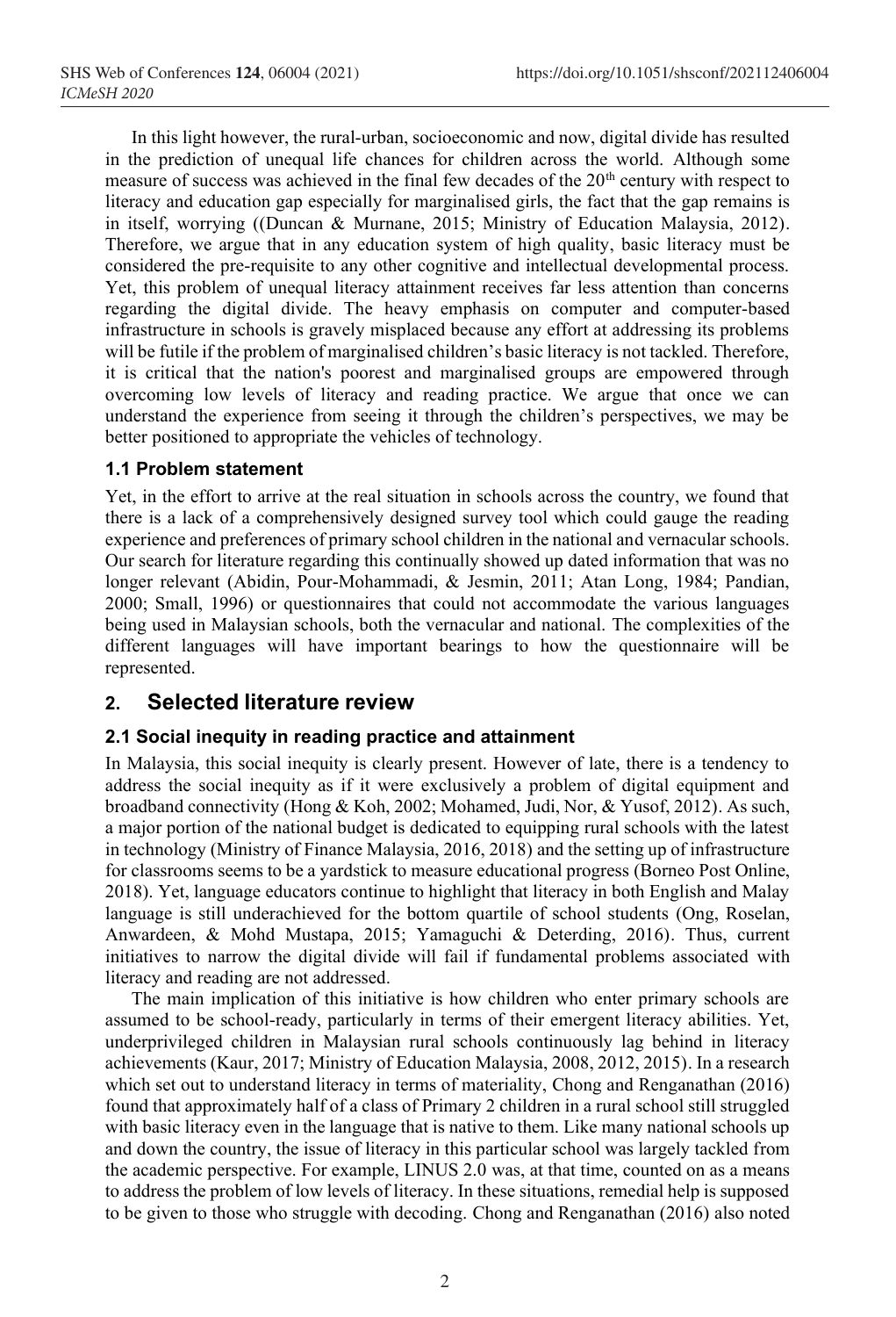another important finding in their study. That finding was related to how the children's sociocultural spaces were less explored and virtually untapped. Not only that, it seemed that the children's underprivileged backgrounds were a disadvantage that had to be accepted. As a result, these children were expected to learn to be literate despite their difficult backgrounds. Yet, it has become critical to understand the socioeconomic and sociocultural contexts of underprivileged, rural-school children who are at the cusp of learning literacy skills so as to help them optimize their contexts for them to have a fighting chance at doing school.

#### **2.2 Theories of language and new literacies**

In the area of language learning, the research focus is necessarily pedagogical. Therefore, central to research in this area is the 'technical', classroom aspects of language teaching, learning, motivation, performance and testing (Dornyei & Ushioda, 2009; Evans, 2013). In this line of thinking, teachers are assumed to be paramount in imparting knowledge to students who are sometimes regarded as 'not knowledgeable' or even 'deficient'. As such, the responsibility of language learning lies squarely on the teaching and to a lesser extent, the larger sociocultural environment which is inclusive of family background and community-based factors.

In New Literacies, Kalantzis, Cope, Chan, and Dalley-Trim (2016) demonstrate that there is value in broadening the notion of literacy as being beyond the written word and beyond linguistic parameters. "We believe that we need to recalibrate our approaches to literacy teaching to align with contemporary conditions for meaning-making …in the wide range of social and cultural contexts in our daily lives" (Kalantzis et al., 2016, p. 73). Kalantzis et al. have broadened their definition of literacy to be about meaning-making.

This has implications to the way we design our data collection tool because more often than not, the considerations of sociocultural factors fail to be represented in the tool especially when the quantitative paradigm underpins the tool.

# **3. Methodology and methods**

Overall, the mixed methodological design was adopted for this study in that the idea of the phenomenon of being literate was assumed to be somewhat measurable (i.e. via the assessment component of the questionnaire) whilst also giving liberty to cater for unexpected interpretations from the children and teachers. In Phase 1, quantitatively-informed paradigm underpinned the research design. The method of survey was used to collect broad, generalisable data. In Phase 2, qualitatively-informed paradigm underpinned the research design. The methods of in-depth interviews of participants, as well as site and field observations were used. In this paper, the method of questionnaire utilised in Phase 1 will be discussed. Particularly, the verification of the questionnaire design will be examined.

In terms of the sampling group, Perak serves as a suitable case-state because out of a total of 1097 registered primary and secondary schools in Perak state, approximately 78% or 845 schools are primary schools while only 22% or 252 are secondary schools (Jabatan Pendidikan Negeri Perak, 2015). Out of 845 primary schools in Perak, 75% or 636 schools are defined as rural schools while 25% or 209 schools are urban (Ministry of Education Malaysia, 2017). In contrast with some states (e.g. Penang and Selangor where the ruralurban divide is very small), ¾ of Perak's schools are most likely to be disadvantaged. For this reason, Perak can become a useful case-state from which the findings can serve to address the rural-urban gap.

## **4. Considerations for questionnaire design**

The researchers designed a survey questionnaire that captured information regarding the students' background and experience of reading. This paper will report findings drawn from an analysis of how the survey tool i.e. the questionnaire was developed, particularly in how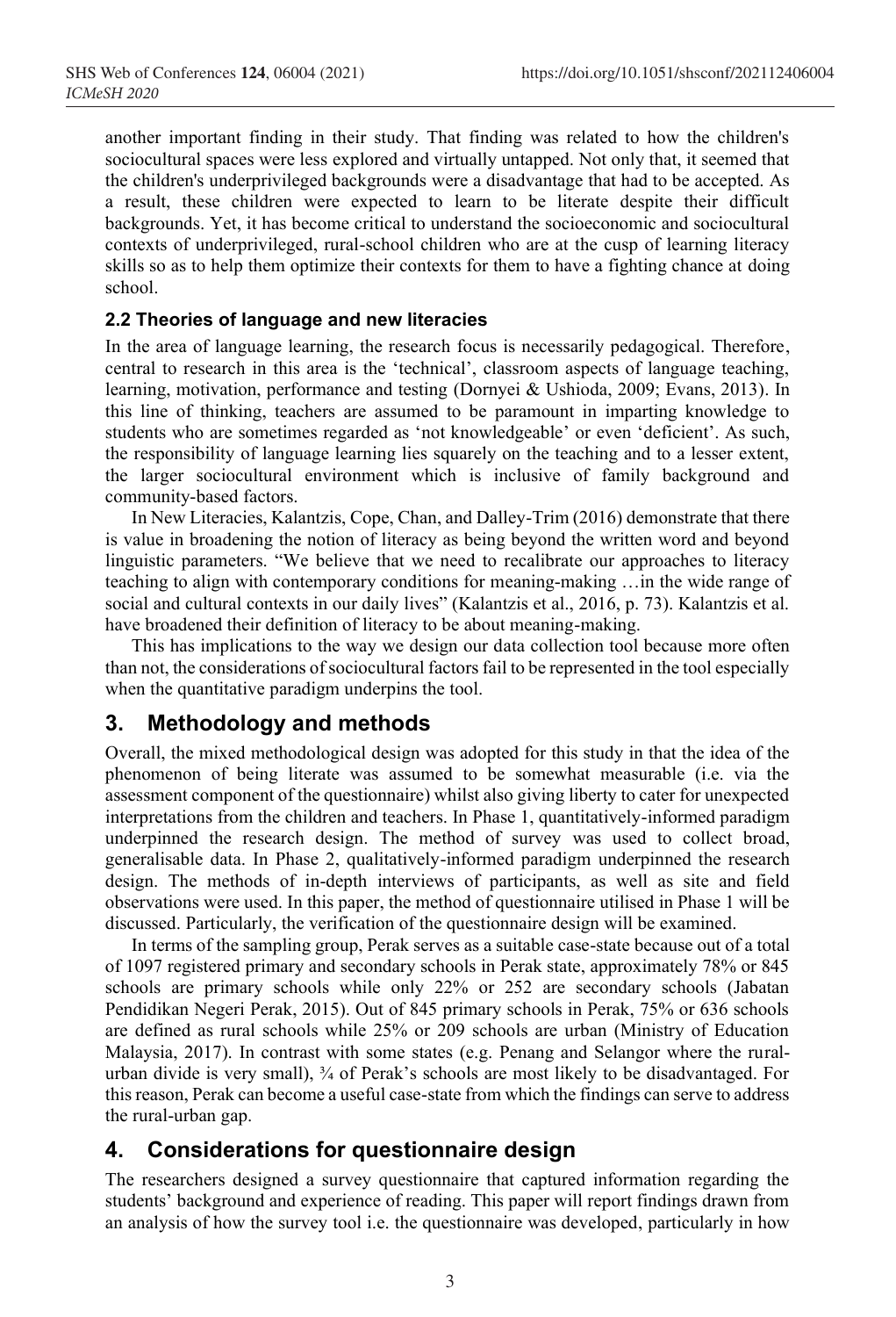the questionnaire's validity was considered. The following sections delineate the three major considerations for how the questionnaire was designed. It is important to note that we were guided by the theoretical constructs of literacy as a social practice in our deliberation of the questionnaire design.

## **4.1 Validity of questionnaire**

The measure of validity in a questionnaire is understood to be the extent to which a measurement actually measures what it aims to measure (Creswell, 2014). For example, if a questionnaire sets out to measure the construct of *reading experience*, the experts who design the questionnaire must be able to operationalise this construct via suitably-worded items in the questionnaire, carefully constructed layout and settings of the questionnaire. Particularly, the experts must be able to translate theoretical constructs into operational statements fit for the respondents (Bolarinwa, 2015). Thus, in the following sections, we discuss three considerations that we as the experienced designers of the questionnaire undertook to balance its validity, namely, the context of literacy, the definition of literacy and the language of literacy.

## *4.1.1 Context of literacy*

Before we venture further into a discussion about our idea of the context of literacy, it is important to begin by clarifying the credibility of the researchers. In this project, we as the main researchers bring to bear our vast experience and expertise in examining matters pertaining to literacy and reading. Our collective experience is drawn from our combined years of international academic training (PhD theses) in literacy and education, awards in the form of national and international grant projects and publications in a wide array of journals, newspapers, books and book chapters (Chong, 2018, 2019; Janan & Wray, 2014; Lim, 2018a, 2018b, 2019; Renganathan & Kral, 2018 ; Wray & Janan, 2013).

Based on our experience drawn from international understandings of literacy, we took into consideration the different contexts within which literacy questionnaires in other parts of the world have been designed. Particularly, our decision was guided by our previous research efforts in identifying well-designed questionnaires that focus on reading. From here, we narrowed down our selection to four sources for the following reasons. First, Malaysia remains the most important source as the context is immediately relevant to our study. Within this context, the national survey carried out by the National Library with published and publicly available findings is still considered to be the most comprehensive (Small, 1996). Second, a recent survey report representing Singapore's teenagers' reading habits was considered to be current and potentially useful (Loh & Sun, 2018). Third, United Kingdom's National Literacy Trust is known to have a long-standing record in reporting literacy practices of UK's students (C. Clark & Foster, 2005; C. C. Clark & Rumbold, 2006). Finally, a team of researchers in the United States also have a long-standing history of designing and verifying the Motivation for Reading Questionnaire (Wigfield, Guthrie, Tonks, & Perencevich, 2004). When comparing and contrasting these sources, we found some portions of each of them to be compatible while other aspects to be incompatible. Below, in Table 1, is a summary of each of the questionnaire's compatibility with our study's aim and the action we took to incorporate into our questionnaire.

|  |  | <b>Table 1.</b> Context of questionnaires in international landscape |  |
|--|--|----------------------------------------------------------------------|--|
|  |  |                                                                      |  |

| Country  | Source of<br>questionnaire    | Compatibility                                                                      | Action                                                                                                    |
|----------|-------------------------------|------------------------------------------------------------------------------------|-----------------------------------------------------------------------------------------------------------|
| Malaysia | National Library,<br>Malaysia | Variables covered are very<br>comprehensive and useful<br>but layout and questions | Items related to young<br>respondents self-reported<br>attitude and feeling to<br>reading were considered |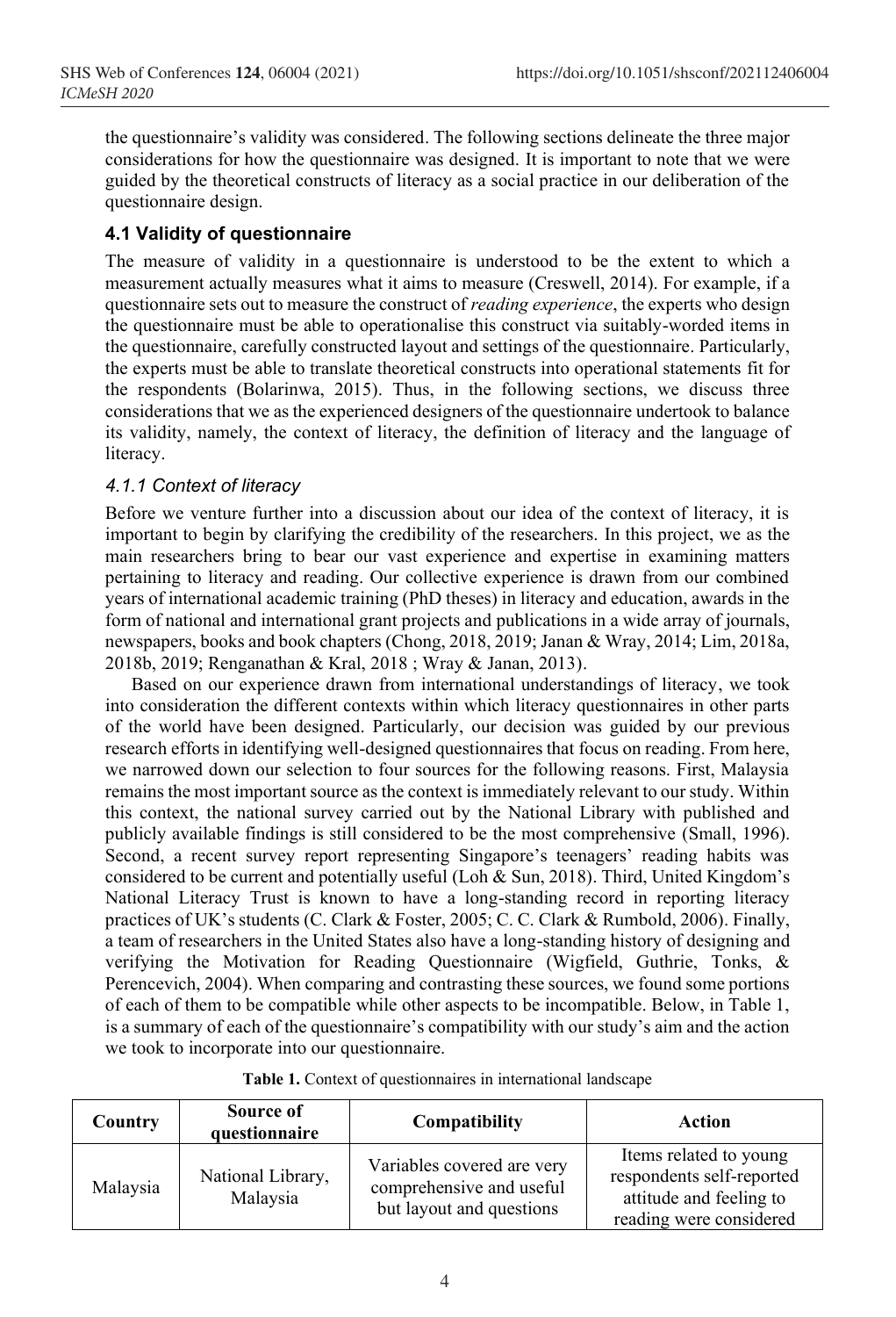|                         |                                                     | need to be adjusted for<br>young respondents                           |                                                                                                                           |  |  |  |
|-------------------------|-----------------------------------------------------|------------------------------------------------------------------------|---------------------------------------------------------------------------------------------------------------------------|--|--|--|
| Singapore               | National Institute of<br>Education (NIE)            | Comprehensive but more<br>relevant to library context                  | Items related to library use<br>and school resources were<br>considered                                                   |  |  |  |
| United<br>Kingdom       | National Literacy<br>Trust                          | Important for the way the<br>term 'literacy' is applied                | The definition of literacy<br>was acknowledged but the<br>term 'reading' was retained                                     |  |  |  |
| United<br><b>States</b> | Motivation for<br>Reading<br>Questionnaire<br>(MRQ) | Important for the 11<br>constructs it covers for<br>reading motivation | The stable questionnaire<br>items on importance of<br>reading and reader's attitude<br>towards reading were<br>considered |  |  |  |

From the considerations, the constructs that make up the Malaysian child's reading experience were decided to be the following: their self-reported reading ability, the importance of reading, their parents'/family support on their reading and their school/public support for reading and their access to multi-media (e.g. mobile phone, computer).

## *4.1.2 Definition of literacy*

As previously mentioned, our project was conceived based on the theoretical understanding that reading is more than decoding a language. Thus, we adopted the sociocultural perspective for literacy practice (Gee, 2008; The New London Group, 2000). However, we were also cognizant that the term 'literacy' is not widely used in the Malaysian context. Reading is still understood by the masses, as making sense of linguistic systems. For this reason, we retained the word 'reading' and used that as the base for its translation into Malay, Mandarin and Tamil.

## *4.1.3 Language of literacy*

In terms of the language of literacy, we acknowledged the multilingual nature of the student respondents in this research. This meant that the language of literacy both of the questionnaire and of other related reading materials were critically understood to be represented via multiple linguistic systems. This brought up the realisation that although we had to consider how some of the students could be struggling with reading and writing in a fundamental way, there could also be students who were highly-literate in one language but poorly-literate in another. This thinking was underscored by our application of the theories of literacy as a social practice because we acknowledged that these students brought different social and cultural practice from home to school (Heath, 2012; Street, 1995).

The base questionnaire was initially designed in English. This is because the original sources of the other questionnaires were in English. However, a fair amount of effort was spent in translating and testing the questionnaire items in Malay, Mandarin and Tamil. Questionnaires in Mandarin and Tamil were also provided with their equivalent Malay translations. Besides adhering to Ministry of Education's requirement of using bilingual sentences where the original were not in Malay, we were also interested to accommodate students who may be differently proficient in two languages. This would provide a sense of equality for the different backgrounds Malaysian students come from.

Related to language is also the consideration of appropriate use of symbols. This affected the questionnaire in two ways. First, we considered respondents who may struggle with reading long sentences. Thus in reducing them, we used emojis (the scale of four faces denoting 'very happy' to 'very sad') to represent the likert scale so that the respondents could access meaning through non-alphabetic/non-linguistic means. Second, where Romanised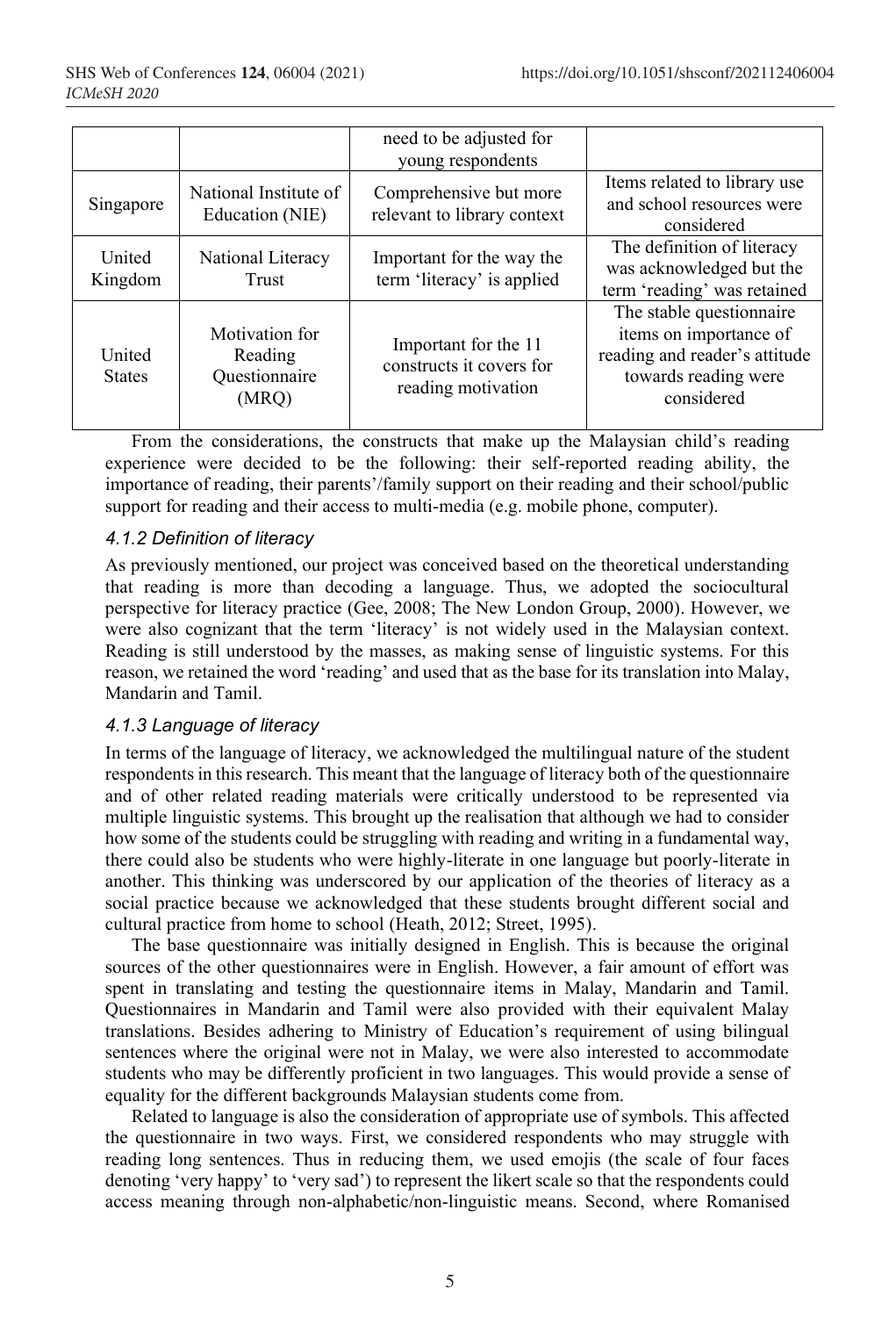language was used for Malay questionnaires, the UD Digi Kyokasho NK-R font was used. This was to ensure that the letter 'a' that was used in the questionnaire was consistent with the letter 'a' that was learnt by the students via handwritten form. The letter 'a' can only be found in UD Digi Kyokasho NK-R font.

# **5. Closing remarks**

The way in which our questionnaire was verified points to how our research project contributes to quality education through accounting for the challenges our respondents may face in their participation of our research. Indeed, the fundamental consideration of any research must be located in the way the respondents are anticipated to lend their perspective.

#### **Acknowledgements**

This paper and research project were made possible by the generous support from Fundamental Research Grant Scheme, Ministry of Education, Malaysia (FRGS/1/2018/22109/UTP/02/1)

## **6 References**

- Abidin, M. J. Z., Pour-Mohammadi, M., & Jesmin, A. (2011). A Survey of Online Reading Habits of Rural Secondary School Students in Malaysia. *International Journal of Linguistics, 3*(1-18).
- Atan Long. (1984). *A Survey on the reading habits and interests of Malaysian people*. Kuala Lumpur: Dewan Bahasa dan Pustaka.
- Bolarinwa, O. A. (2015). Principles and methods of validity and reliability testing of questionnaires used in social and health science researches. *Niger Postgrad Med J, 22*, 195-201.
- Borneo Post Online. (2018, 5th March). New classroom models to be introduced. *Borneo Post Online*. Retrieved from http://www.theborneopost.com/2018/03/05/newclassroom-models-to-be-introduced-manyin/
- Chong, S. L. (2018). Pressure, pleasure and function: Malaysian undergraduates reading across boundaries in a university in England. In E. Arizpe  $\&$  G. C. Hodges (Eds.), *Young people reading: Empirical research across international contexts.* (pp. 166- 180). Abingdon, Oxford: Routledge.
- Chong, S. L. (2019). A Practical Application of Analytic Guiding Frame (AGF) and Overall Guiding Frame (OGF): An Illustration from Literacy Education *The Qualitative Report, 24*(11), 2747-2758.
- Chong, S. L., & Renganathan, S. (2016). *Understanding materiality: Exploring reading through print and technologically-aided texts*. Paper presented at the International Conference on Humanities and Social Sciences, Kuala Lumpur Convention Centre.
- Clark, C., & Foster, A. (2005). *Children's and young people's reading habits and preferences*. London: National Literacy Trust.
- Clark, C. C., & Rumbold, K. (2006). Reading for pleasure: A research overview. *National Literacy Trust*.
- Creswell, J. (2014). *Research Design: Qualitative, Quantitative, and Mixed Methods Approaches*. Los Angeles: Sage.
- Dornyei, Z., & Ushioda, E. (2009). *Motivation, language identity and the L2 self* (Vol. 36). Bristol: Multilingual Matters Ltd.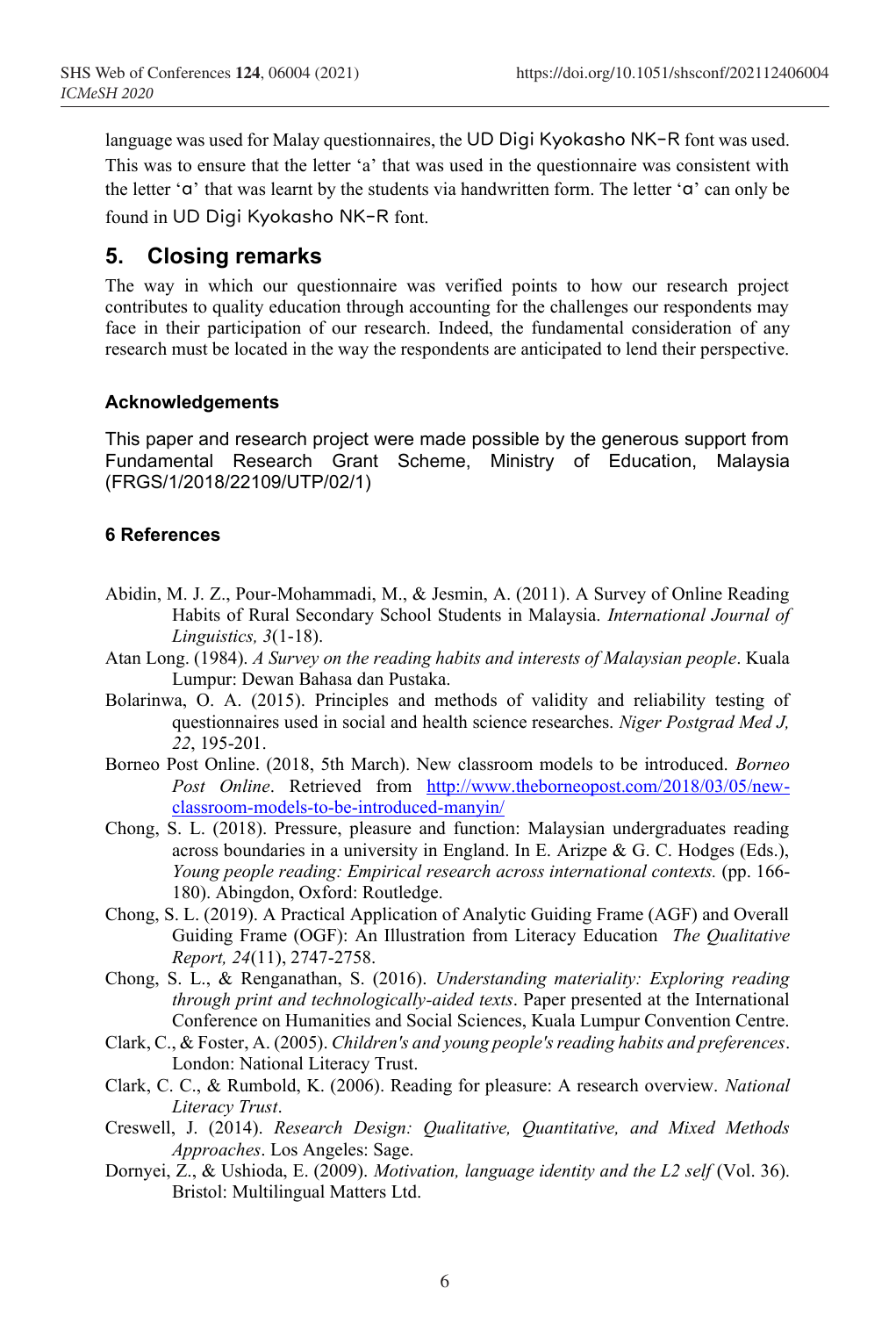Duncan, G. J., & Murnane, R. J. (Eds.). (2015). *Whither Opportunity?: Rising Inequality, Schools, and Children's Life Chances*. New York: Russell Sage Foundation.

Evans, M. (Ed.) (2013). *Second language education*. London: Routledge.

- Gee, J. P. (2008). *Social Linguistics and Literacies*. Oxon: Routledge.
- Heath, S. B. (2012). *Words at work and play : three decades in family and community life*. Cambridge: Cambridge University Press.
- Hong, K. S., & Koh, C. K. (2002). Computer anxiety and attitudes toward computers among rural secondary school teachers: A Malaysian perspective. *Journal of Research on Technology in Education, 35*(1), 27-48.
- Janan, D., & Wray, D. (2014). Reassessing the accuracy and use of readability formulae. *Malaysian Journal of Learning and Instruction:, Vol. 11* 127-145.
- Kalantzis, M., Cope, B., Chan, E., & Dalley-Trim, L. (2016). *Literacies* (2nd ed.). Australia: Cambridge University Press.
- Kaur, M. (2017). Local grads only as good as Danish high school dropouts. *FMT News*.
- Lim, J. W. (2018a). Exploring post-16 literature in a Malaysian classroom: A hermeneutic phenomenological perspective. In E. Arizpe & G. Cliff Hodges (Eds.), *Young people reading: Empirical research across international contexts* (pp. 149-165). Abingdon, Oxon: Routledge.
- Lim, J. W. (2018b). Localizing English literature as a school subject: a Malaysian experience. *Asia Pacific Journal of Education*. doi:DOI: 10.1080/02188791.2018.1460254
- Lim, J. W. (2019). What might readers want? Unexpected responses from Malaysian Literature in English students and suggestions of potentiality in text selection. *Literacy*.
- Loh, C. E., & Sun, B. (2018). *Report on the Reading Habits of Singapore Teenagers, Singapore*. Retrieved from Singapore:
- Ministry of Education Malaysia. (2008). *Education for All*. Retrieved from Putrajaya, Malaysia:
- Ministry of Education Malaysia. (2012). *Malaysia Education Blueprint 2013 - 2025*. Retrieved from Kuala Lumpur:
- Ministry of Education Malaysia. (2015). *Education for All 2015 National Review Report: Malaysia*. Retrieved from Malaysia:
- Ministry of Finance Malaysia. (2016). *2016 Budget*. Retrieved from Putrajaya:
- Ministry of Finance Malaysia. (2018). *Budget 2018*. Retrieved from Kuala Lumpur:
- Mohamed, H., Judi, H. M., Nor, S. F. M., & Yusof, Z. M. (2012). Bridging digital divide: A study on ICT literacy among students in malaysian rural areas. *Australian Journal of Basic and Applied Sciences, 6*(7), 39-45.
- Ong, E. L., Roselan, F. I., Anwardeen, N. H., & Mohd Mustapa, F. H. (2015). Suitability of the Literacy and Numeracy Screening (Linus) 2.0 Programme in Assessing Children's Early Literacy. *The Malaysian Online Journal of Educational Science, 3*(2), 36-44.
- Pandian, A. (2000). A study on readership behaviour among multi-ethnic, multi-lingual Malaysian students. *The international journal of learning*, 5-9.
- Renganathan, S., & Kral, I. (2018 ). Exploring language and education policies for the indigenous minorities in Australia and Malaysia. *International Journal of Multicultural Education, 20*(1), 138.
- Small, F. (1996). *Reading Profile of Malaysians*. Kuala Lumpur: Perpustakaan Negara Malaysia.
- Street, B. V. (1995). *Social literacies :critical approaches to literacy in development, ethnography and education* London: Longman.
- The New London Group. (2000). A pedagogy of multiliteracies. In B. Cope & M. Kalantzis (Eds.), *Multiliteracies* (pp. 9-37). London: Routledge.